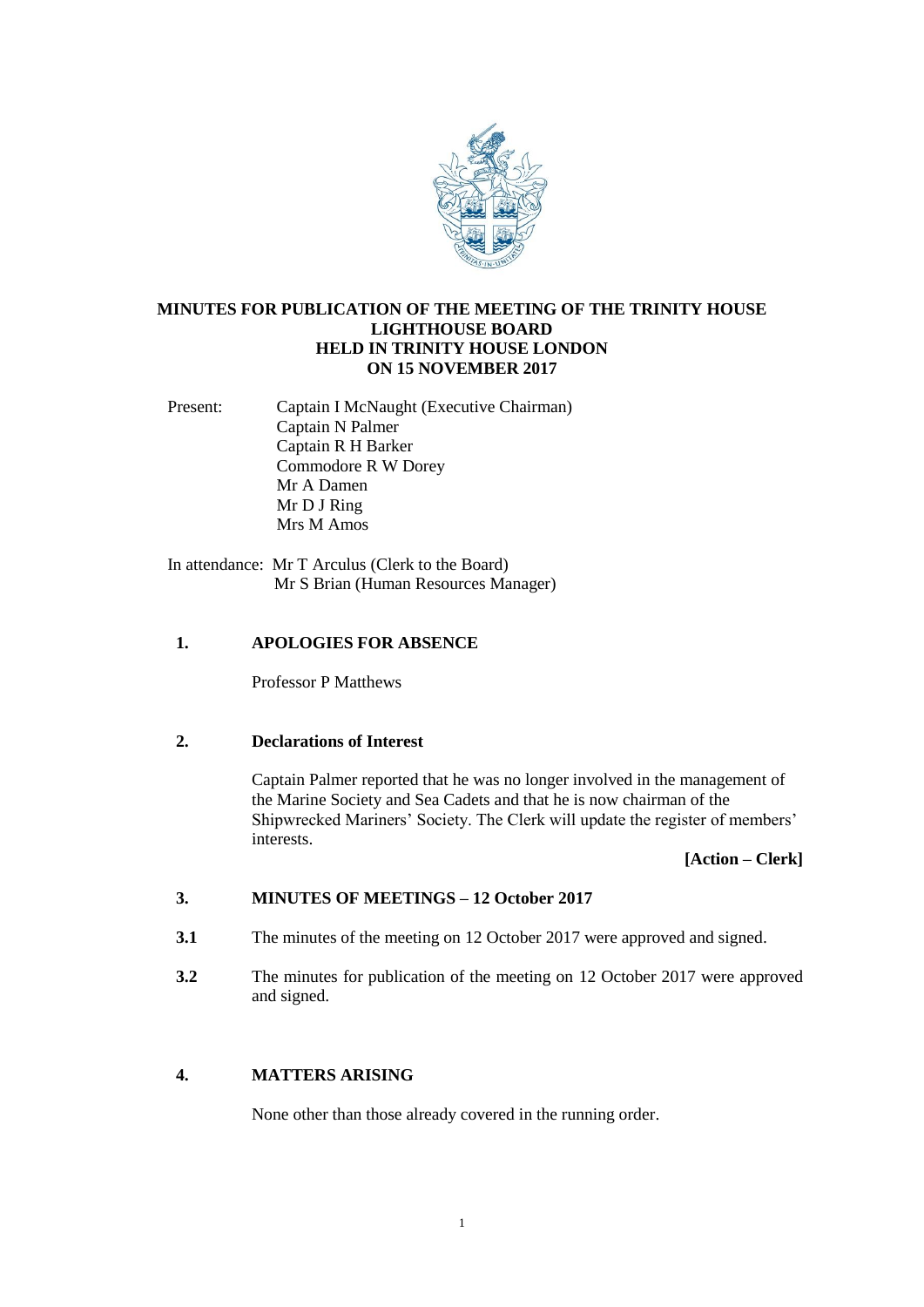### **5. HEALTH AND SAFETY MATTERS**

The Board noted the content of a report by the Health and Safety Manager.

In relation to the case of ill health in the Harwich Buoy Yard grit blasting booth which had been reported at the Board meeting on 27 September the Board noted that a trial of a different 'dead man's handle' is ongoing in the Buoy Yard. Also a new alarm system is being tested.

The Board requested a report from the Health and Safety Manager on the background reasons for the spike in 2015/16 accident incident rate so that they may consider whether this correlates with SVS turn-over.

### **[Action – Health and Safety Manager]**

The Board requested future reports to show on the incident severity graph what the comparative figures were for the same period 12 months prior.

### **[Action - Health and Safety Manager]**

The Board noted the injury sustained by an Auxiliary ETO whilst the PATRICIA was in DD&R and awaits findings of the Health and Safety Manager's investigation.

# **[Action – Health and Safety Manager]**

The Board discussed near-miss reporting.

# **6. REPORT BY THE DESIGNATED PERSON ASHORE**

Report noted.

The Board noted the unsatisfactory performance of the D&A testing company. Commodore Dorey will investigate the reasons.

# **[Action – Commodore Dorey]**

# **7. BUSINESS PERFORMANCE**

Mr Damen reported that an inconsistency in the AtoNs data due to transferring data from Maximo to Covalent has been resolved.

Mr Brian explained a recent ruling concerning holiday pay and the potential implications for TH. Mr Damen and Mr Brian will liaise with the DfT.

### **[Action - Mr Damen and Mr Brian]**

# **8. MATTERS ARISING FROM EXECUTIVE DIRECTORS' REPORTS**

### R&RNav

The Board discussed the governance structure and accountability of R&RNav. Captain McNaught said it was important for the GLAs to have the R&RNav function.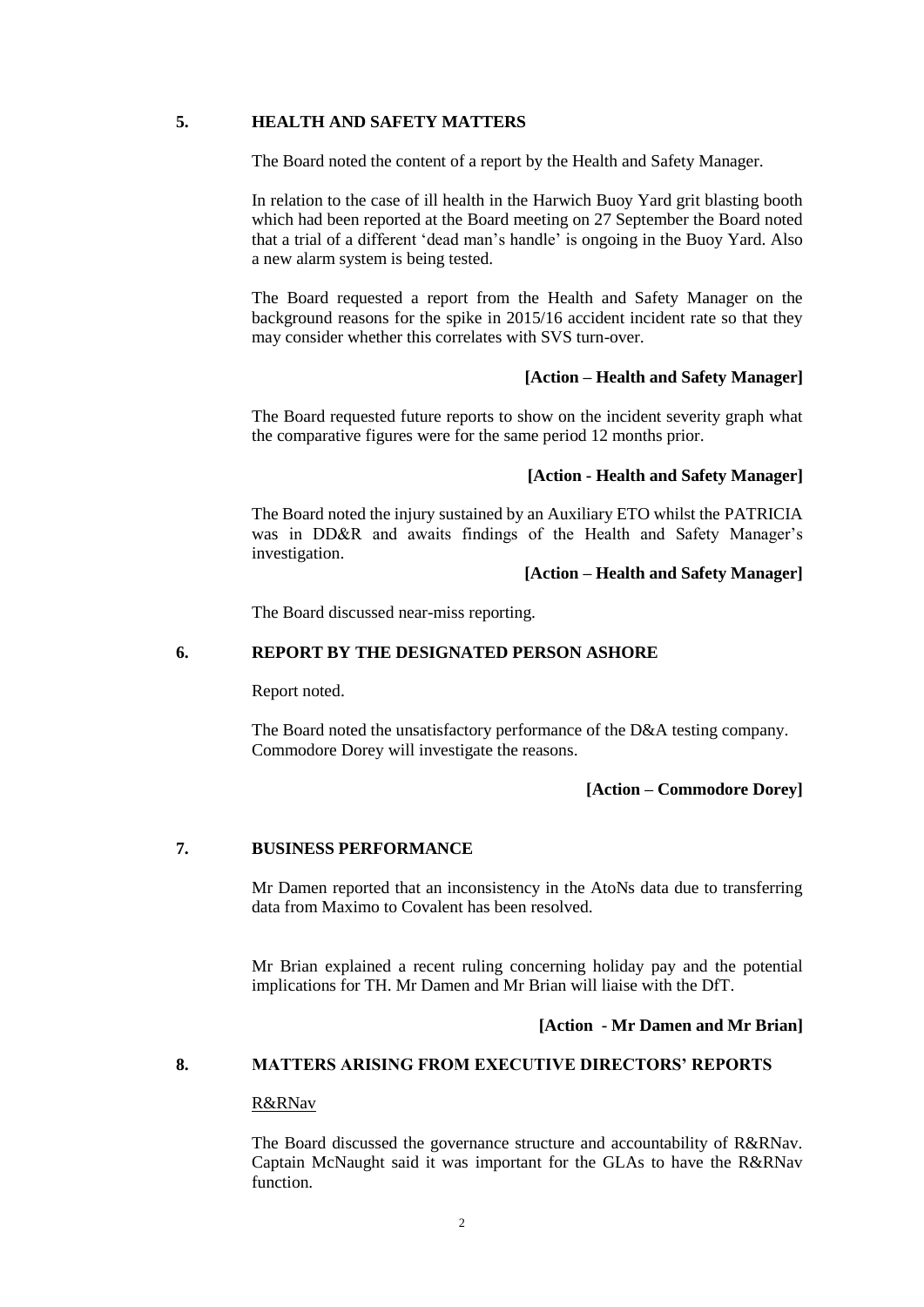### **Operations**

Commodore Dorey presented his report on Operations Directorate matters.

Concerns have been raised recently about the way in which some Nash Point weddings have been conducted. TSL and the Commercial Department will consider the situation and look to resolve these issues.

### **[Action – Commercial Manager]**

PATRICIA is now out of DD&R. The crane has failed and repairs should be completed today.

Commodore Dorey reported that buoys from the reserve stock of statutory buoys had recently been deployed in connection with a large commercial contract. The reserve stock is being built up again now. The risk was considered by Captain Barker and was closely monitored.

TH is in discussions in relation to potentially monitoring aids to navigation on decommissioned offshore platforms for commercial reward. The Board stressed that it should be made clear at every stage of discussions that navigational requirements are set by the Navigational Requirements Directorate and not by other departments of TH.

A study is currently being undertaken to look at the disposal of the old EDV. TH has two EDVs, one is kept in a state of constant readiness lest it is required for emergency deployment. The other is not. A tentative approach to buy it has been received. The future of the EDVs must be considered in light of Royal Sovereign. Commodore Dorey will prepare a paper for the Board's consideration.

# **[Action – Commodore Dorey]**

### Navigational Requirements

Captain Barker reported on the wreck ELLA. SoSRep has directed TH to organise the salvage operation at the expense of the GLF Reserve. It is a criminal offence not to comply with a SoSRep direction. The salvors are attempting the lift today using a 120tonne grab. An attempt to lift it last week had to be aborted after one of the lifting strops slipped. A change in method to use the grab was required due the wreck becoming embedded in the sand when the previous lift was aborted. This is a location with mobile sandbanks and strong currents. There are many unknowns including whether or not there are hazardous materials aboard and whether the wreck will break up when it is lifted. Costs are likely to escalate and may even double. The current plan is for the vessel to be brought into Lowestoft for inspection by an environmental inspector.

TH is monitoring the situation closely.

### Business Services

The Corporate Plan has been received by DfT. At DfT's request TH's Corporate Plan has been revised to find a saving between TH and NLB.

Mr Damen distributed a revised schedule of figures from the Corporate Plan to the Board. The Board was content with the alterations to the Corporate Plan and approved the revised and updated plan.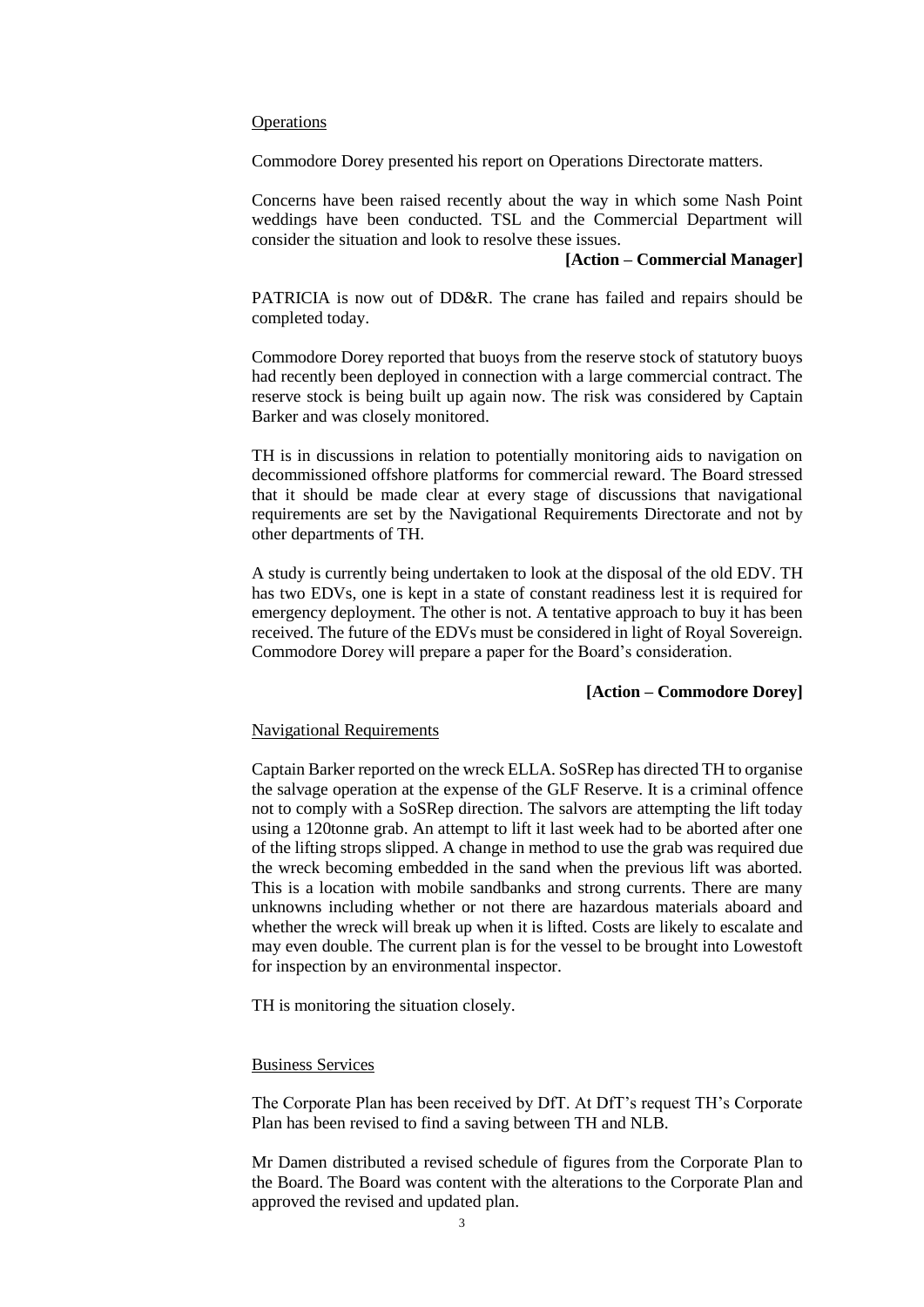Members of the LAC visited Harwich yesterday and met with Mr Bransby (R&RNav Manager) and Mr Clarke (GLF Accountant).

The LAC approved of the visual depiction of shipping traffic density, risk and consequences expressed in trading volume in UK waters used in TH's Corporate Plan sourced from DfT publically available data. Captain McNaught suggested that this is included for the Multilateral meeting presentation scheduled for 30 November.

The LAC expressed concern about the high level of capital expenditure, but this is due in large part to running aging ships.

### **9. AIDS TO NAVIGATION PERFORMANCE**

Captain Barker presented the report on AtoN performance.

During the DGPS outage previously reported all of the previous performance data was lost so a two-year rolling average cannot be reported until a new bank of data has been built back up.

Report noted.

### **10. FLEET REVIEW**

Commodore Dorey provided an update on the Fleet Review.

The Project Board accepted the Braemar Report on 10 November on behalf of the three GLAs.

Captain McNaught, Commodore Dorey, Captain Barker and Mr Ring met DfT last week. DfT is content with the report and desirous to see a conclusion of the process.

The Reference Group is scheduled for 16 November. The Reference Group will be invited to accept the recommendation by Braemar that there is no value in doing the further study work on market testing and it should be left to the Project Board to reach a decision on when it has enough data to come to a conclusion. The Braemar report was circulated to the Court on 14 November prior to their meeting next week. A copy has also been sent to HRH The Master who is also the Patron of the NLB.

#### **11. MATTERS OF DISCUSSION**

#### **11.1 DfT/ Parliamentary Matters**

The Multilateral meeting is set for 30 November.

Prior to the Multilateral, Captain McNaught is scheduled to meet with Lucy Chadwick (Director General International, Security and Environment Group, DfT) to discuss Corporate Governance and the annual Evaluation of Board Effectiveness.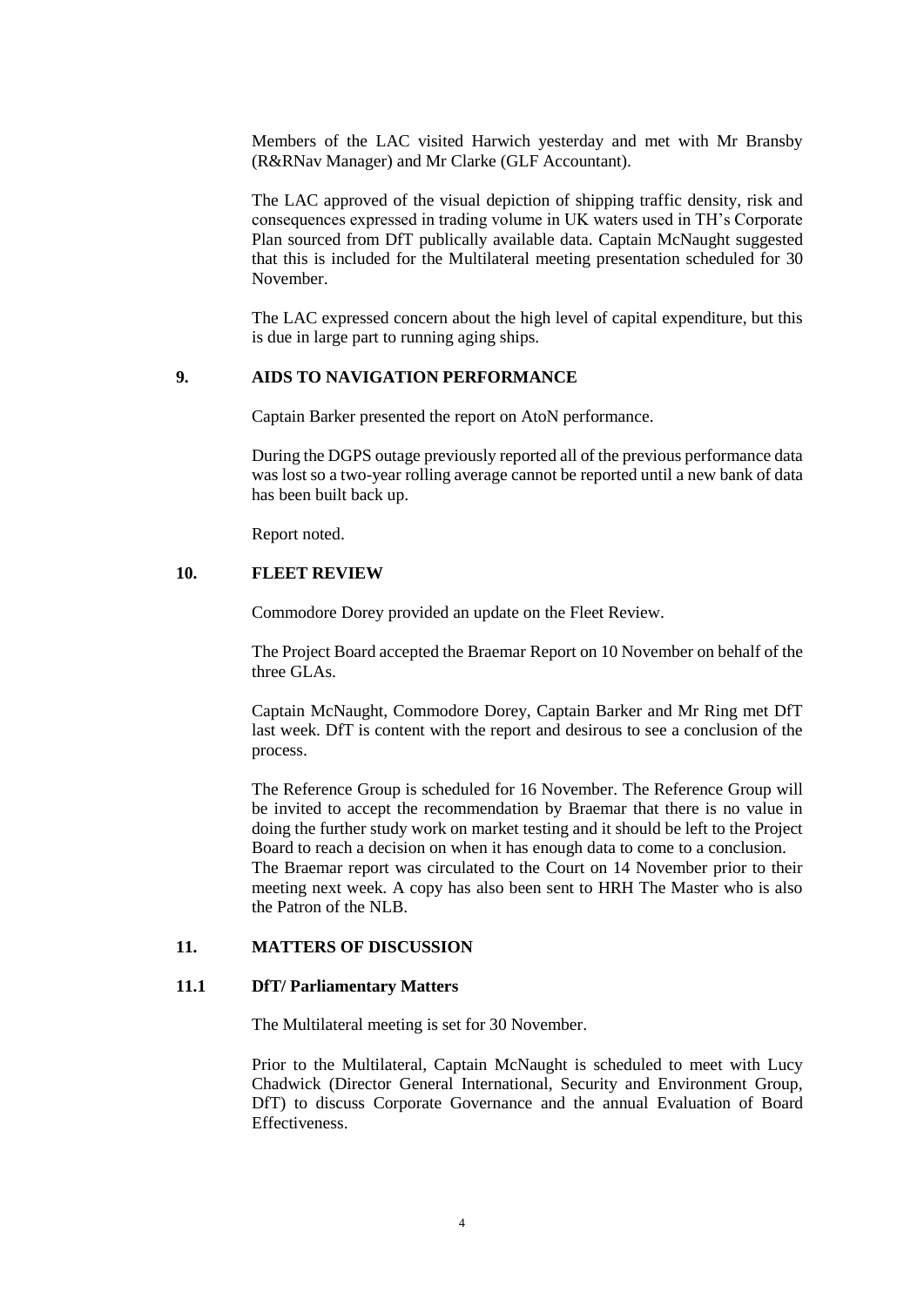#### **11.2 Board Evaluation 2017**

The Clerk presented a summary of the Board's 2017 evaluation of its effectiveness which Captain McNaught will use to brief Lucy Chadwick at his meeting with her. The Board approved the paper. The Clerk will suggest ways in which the five areas of 'partial disagreement' can be addressed.

**[Action – Clerk]**

#### **11.3 Corporate Governance**

The Board noted the advice that had been received from Bircham Dyson Bell (BDB) in response to Lucy Chadwick's letter to Captain McNaught on the subject of corporate governance and in particular the role of the Executive Chairman. The Board discussed the governance structure and the hybrid status of Trinity House.

Two models were considered by BDB.

Diagram at appendix 1 to be changed slightly in respect of the Corporate Board. **[Action – Clerk]**

#### **12. STRATEGIC ISSUES**

**12.1** TH Strategy 2018-2028 was formally approved subject to the words "*Everyone home safe*" being added to the front page graphic under Cardinal 1 and the Strategy being prepared for publication in the TH style.

> The Board agreed that the Strategy should be published on the website in due course.

> The Executive and Senior Management Team will engage to devise ways to deliver it.

### **[Action – Executive and SMT]**

#### **13. Joint Strategic Board**

**13.1**  The Board noted the JSB agenda for 22-23 November.

> The Board discussed the Tri-GLA fitness profiling paper with Mr Brian. The purpose of the paper is to make sure that there is a consistent, best practice approach across the GLAs. Mr Brian will discuss further with his counterparts in the other GLAs.

### **[Action – Mr Brian]**

Mr Damen reported on the Cyber Security for Executives course which took place at TH the previous week which was attended by representatives of the three GLAs. The Board discussed the importance of cyber security and the recent selection of a contractor after a competitive tender process to provide protection to TH.

#### **14. Other Matters to be noted or approved**

- **14.1**  Electronic Communications Media Policy - Approved by the Board.
- **14.2** Fraud and Bribery Policy - Approved by the Board.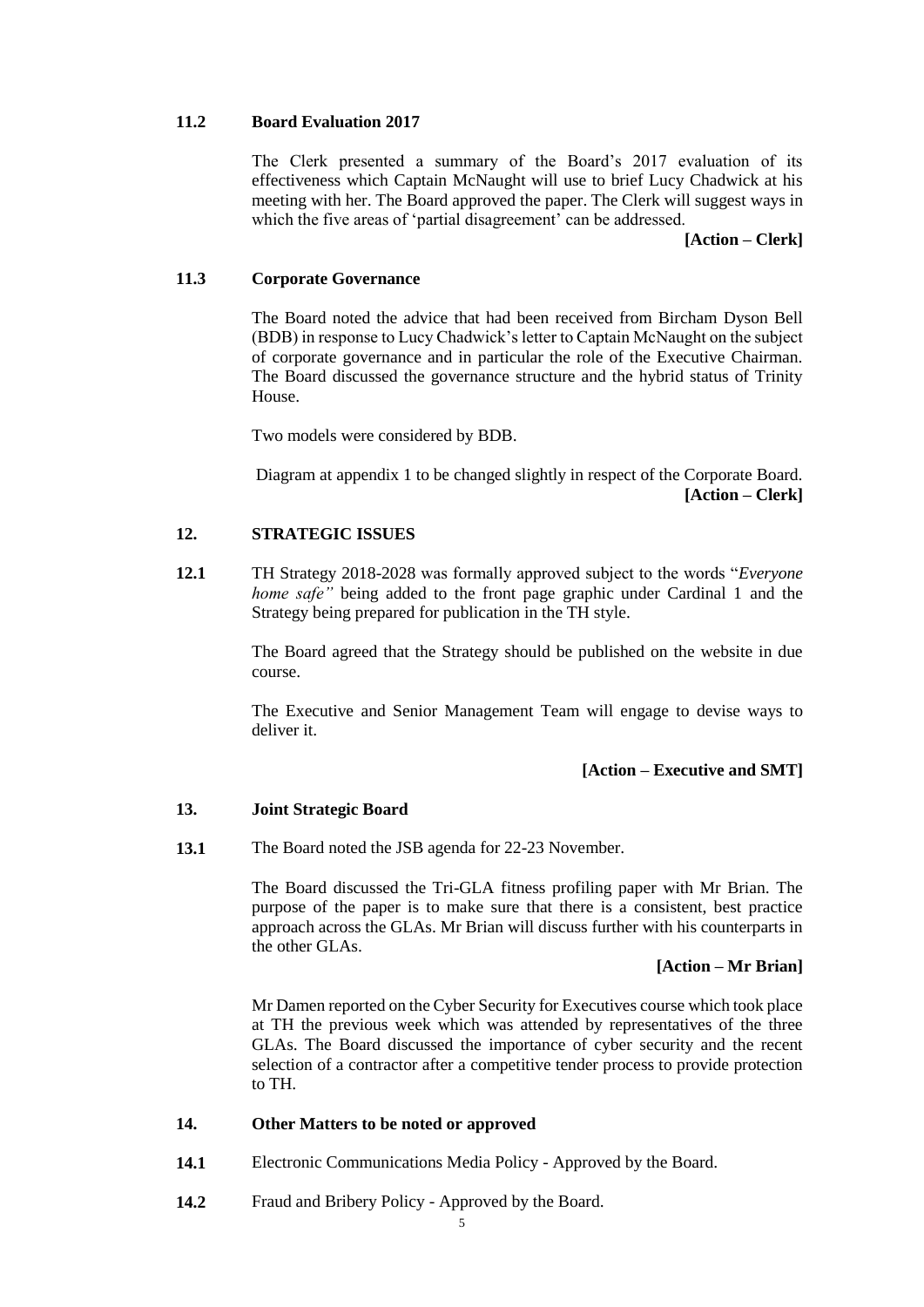- **14.3** Information Technology Policy - Approved by the Board.
- **14.4** IT Security Policy - Approved by the Board.
- **14.5** Information Risk Policy - Approved by the Board.
- **14.6**  Procurement and Inventory Policy - Approved by the Board.

### **14.7 NEDs' objectives**

The Board approved the NEDs' objectives for 2017/18 which had been amended following the previous Board meeting.

#### **14.8 Lighthouse Board Objectives separate from those of the organisation**

Approved subject to the following changes:

At 1 - "The Board will hold at least one meeting per year aboard a ship or at Swansea or St Just or Harwich".

At 2 - "The Board will hold at least one Strategy Session per annum"

**[Action – Clerk]**

#### **14.9 Environmental Working Group Key Achievements**

The Clerk presented a report to the Board on the key achievements of the Environmental Working Group which he chairs.

Report noted.

The Board asked the Clerk to investigate whether a Green Passport would be required for PATRICIA were she to be sold.

**[Action – Clerk]**

The Board asked the Clerk to clarify what is being done about consideration of the environment when procurement decisions are made.

**[Action – Clerk]**

### **14.10 Minutes of CEC Meeting on 5 October for noting**

Noted.

#### **15. Any other business**

Mrs Amos reported that she has been asked by DfT to facilitate introductions between DfT and Rolls Royce's management.

Mrs Amos has been invited to visit NLB.

Mr Brian thanked the Board for inviting him to attend the meeting as part of his induction programme.